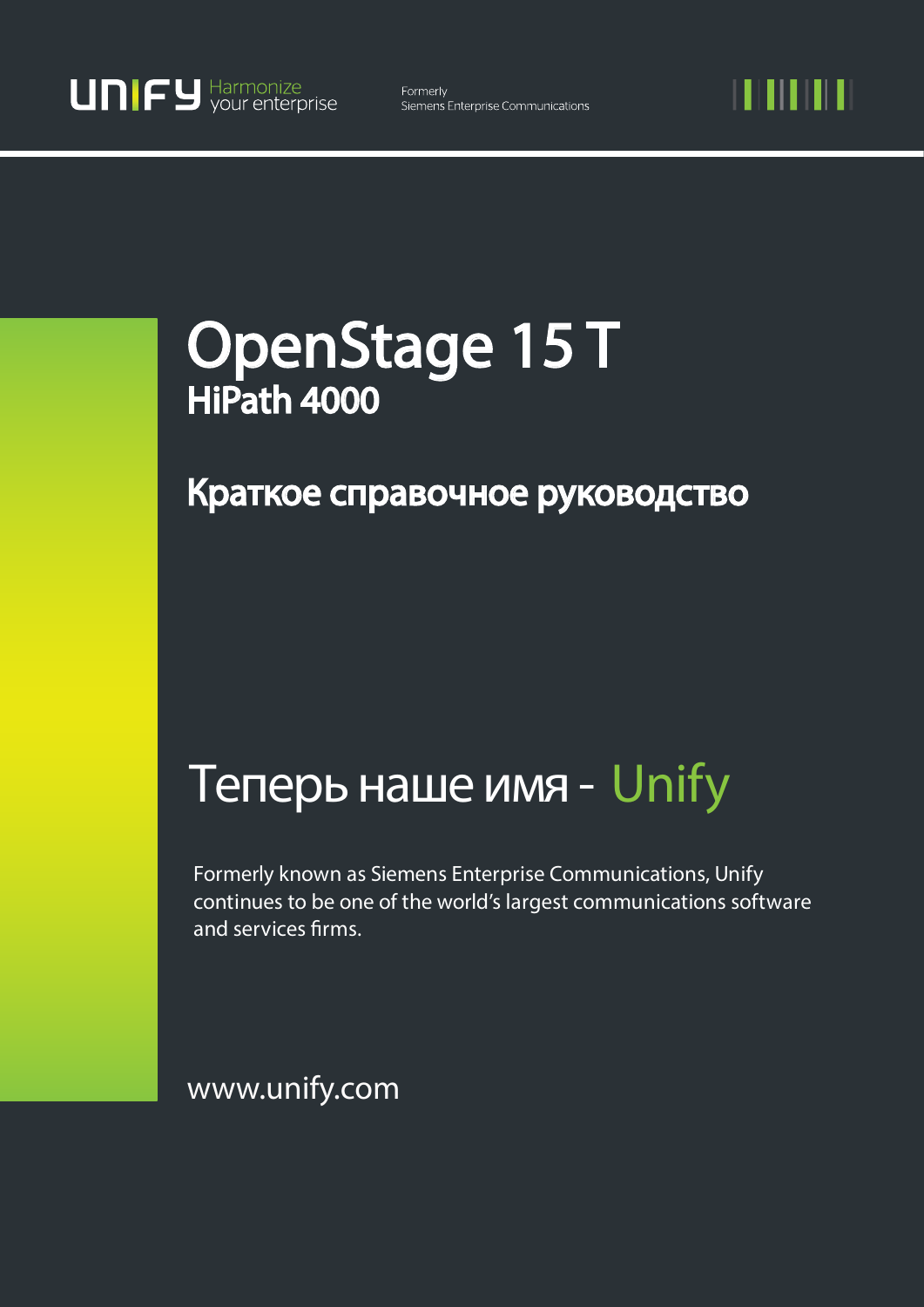## Знакомство с телефоном OpenStage

В следующих разделах описываются наиболее часто используемые рабочие элементы и дисплеи телефона OpenStage.

## Пользовательский интерфейс OpenStage 15 Т



#### характеристики OpenStage 15T

| Тип дисплея                         | ЖК-дисплей, 24 х 2 символа |
|-------------------------------------|----------------------------|
| Функция полнодуплексного спикерфона |                            |
| Настенное крепление                 |                            |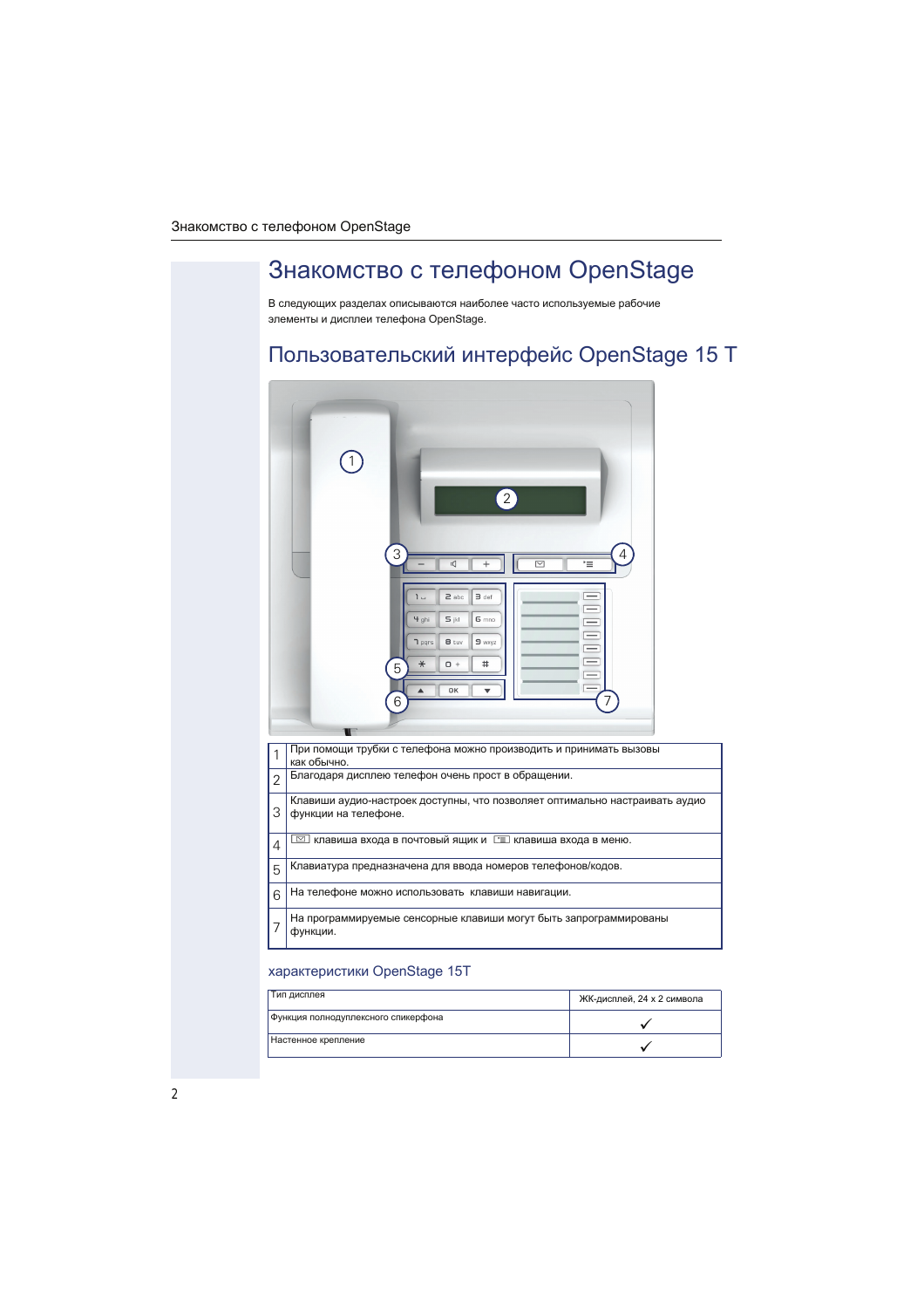### <span id="page-2-0"></span>Модуль клавиш OpenStage Key Module 15

Модуль клавиш OpenStage Key Module 15 является модулем клавиш, присоединенным к боковой стороне телефона, на котором есть 18 программируемых сенсорных клавиш с подсветкой.

Как и клавиши телефона, эти клавиши могут быть запрограммированы и использованы в соответствии с вашими [нуждами.](#page-4-0)



К OpenStage 15 Т можно подсоединить только один Модуль клавиш OpenStage Key Module 15.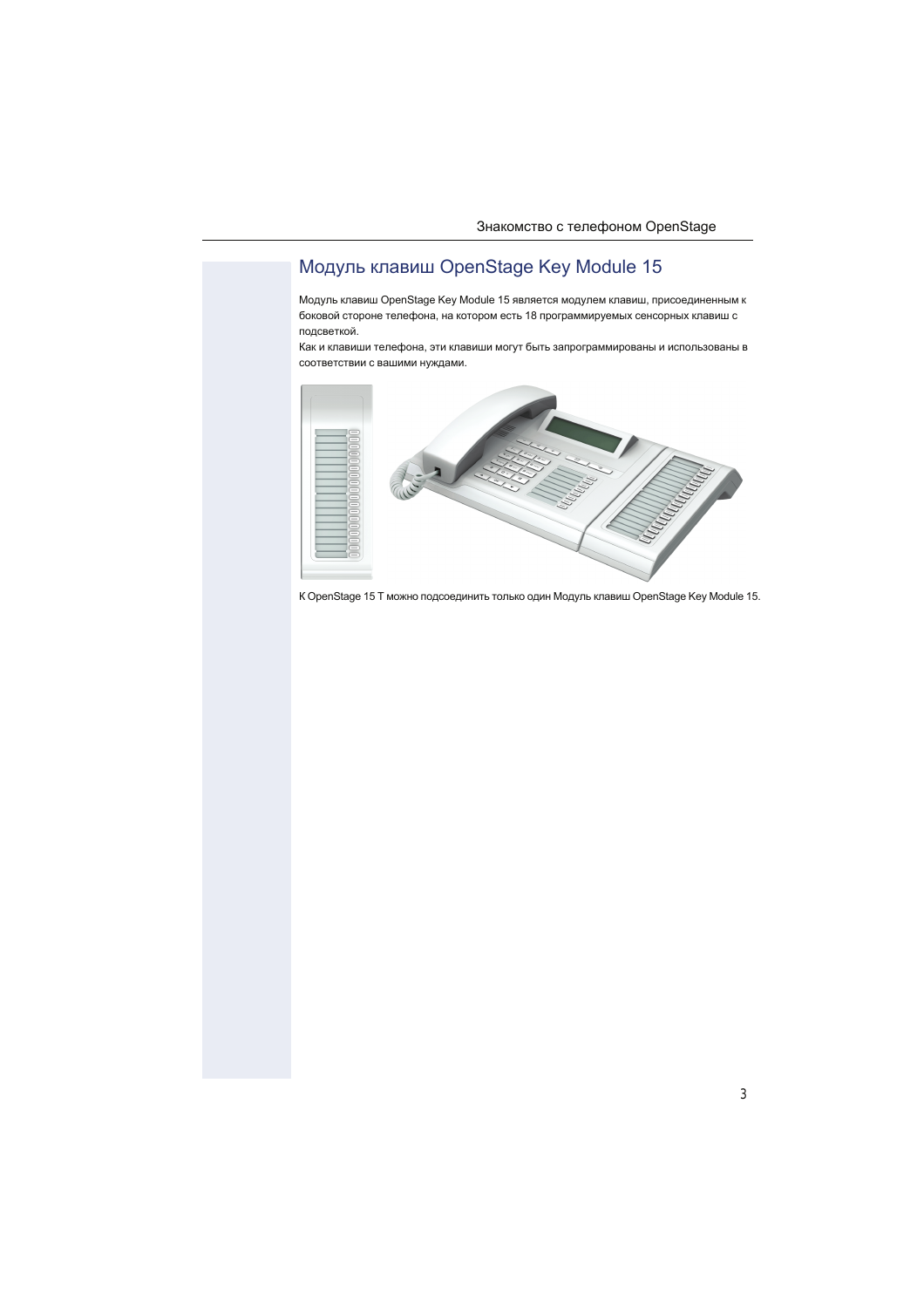<span id="page-3-0"></span>

| зо с телефоном OpenStage                                                                             |  |  |  |  |
|------------------------------------------------------------------------------------------------------|--|--|--|--|
| Клавиши                                                                                              |  |  |  |  |
| Клавиши аудио-настроек                                                                               |  |  |  |  |
| $E($ ])                                                                                              |  |  |  |  |
| Клавиша<br>Функция при нажатии клавиши                                                               |  |  |  |  |
| Уменьшить громкость звука и установить контрастность на более яркую.                                 |  |  |  |  |
| Включить/выключить громкоговоритель (клавиша со светодиодом красного свечения).<br>( ) D             |  |  |  |  |
| $\ddot{}$<br>Увеличить громкость звука и установить контрастность на более темную.                   |  |  |  |  |
| 罓<br>'≡                                                                                              |  |  |  |  |
| Клавиша Функция при нажатии клавиши                                                                  |  |  |  |  |
| $\triangledown$  <br>Открывает почтовый ящик (клавиша со светодиодом красного свечения).             |  |  |  |  |
| Открывает меню программ/услуг (клавиша со светодиодом красного свечения).                            |  |  |  |  |
| Клавиши навигации<br>Они используются для управления большинством функций телефона и дисплеем.<br>OК |  |  |  |  |
| Клавиша Функция при нажатии клавиши                                                                  |  |  |  |  |
| Открыть неактивное меню или просматривать меню в обратную сторону.<br>▲                              |  |  |  |  |
| 0K<br>Выполнить действие.                                                                            |  |  |  |  |
| Открыть неактивное меню или просматривать меню вперед.                                               |  |  |  |  |
|                                                                                                      |  |  |  |  |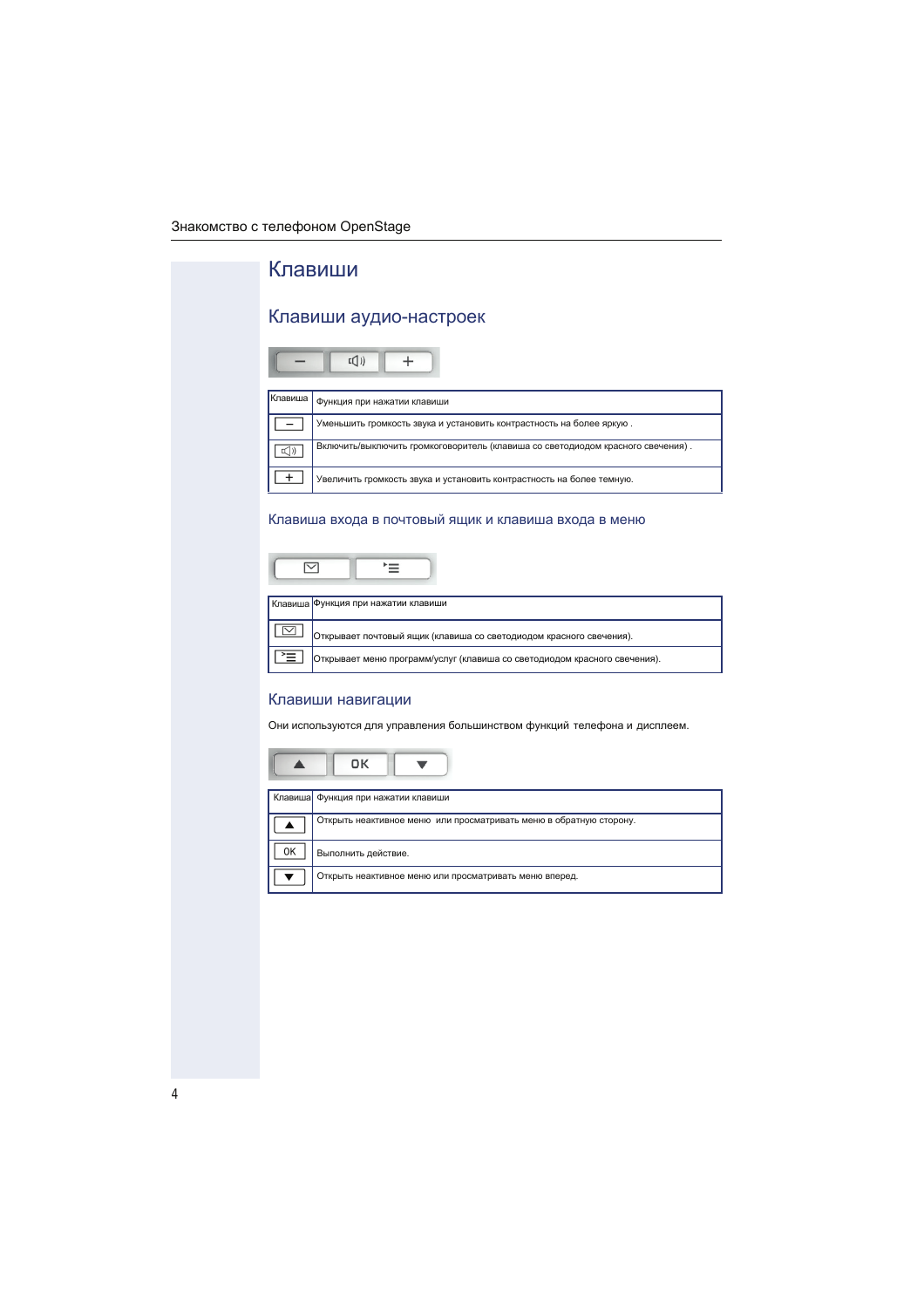#### <span id="page-4-0"></span>Программируемые функциональные клавиши

В OpenStage 15 Т есть восемь клавиш с подсветкой, на которые можно назначить функции и номера.

| III | Увеличьте количество программируемых функциональных клавиш путем подсо- |
|-----|-------------------------------------------------------------------------|
|     | $\overline{\phantom{a}}$ единения модуля клавиш.                        |



В зависимости от того, как они запрограммированы, можно использовать клавиши в качестве:

- Функциональных кл[авиш](#page--1-1)
- Клавиши повторного набора/непосредственного [выбора](#page--1-0) передающей станции

На одну клавишу может быть запрограммирована одна функция. Конфигурация клавиш непосредственного выбора передающих станций должны включаться сервисным персоналом. На клавиши непосредственного выбора передающей станции могут быть назначены внутренние номера из сети HiPath 4000.

Для активации запрограммированной функции или набора номера, хранящегося в ячейке памяти, кратковременно нажмите клавишу.

Удерживайте клавишу, чтобы открыть меню программирования клавиши.

OpenStage поставляется с полосками для названий. Напишите [функции](#page--1-2) или имена в белом поле на полосках.

Статус функции отображается светодиодом на соответствующей функциональной клавише.

#### Значение состояний светодиодов на функциональных клавишах

| Светодиодный<br>индикатор |               | Значение функциональной клавиши |
|---------------------------|---------------|---------------------------------|
|                           | Выключен      | Функция отключена.              |
|                           | <b>Мигает</b> | Функция используется.           |
|                           | Включен       | Функция включена.               |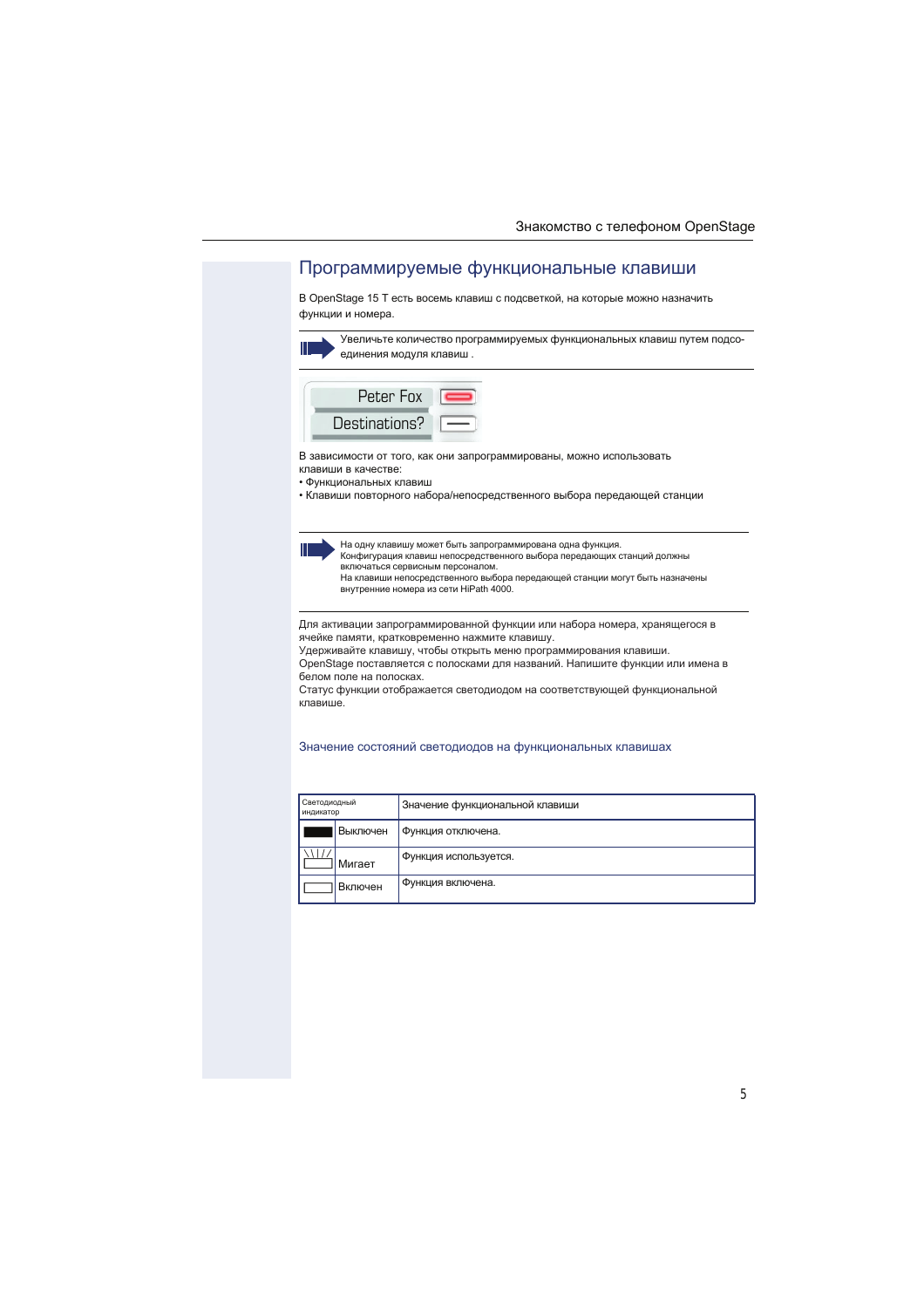### Клавиатура

В случаях, когда кроме цифр от 0 до 9 и символов «решетка» и «звездочка» необходим ввод текста, пунктуации и специальных символов, можно использовать клавиши набора. Для этого повторно нажимайте цифровые клавиши. Пример: Чтобы ввести букву "h", нажмите клавишу с цифрой  $\overline{H_{\text{phil}}}$  на клавиатуре дважды.



Чтобы ввести цифру в буквенно-цифровом поле ввода, удерживайте соответствующую клавишу.

Алфавитные метки на клавишах набора также можно использовать для ввода небольших цифр (буквы соответствуют цифрам номера телефона и написаны на клавишах с этими цифрами, 0700 - PATTERN = 0700 - 7288376).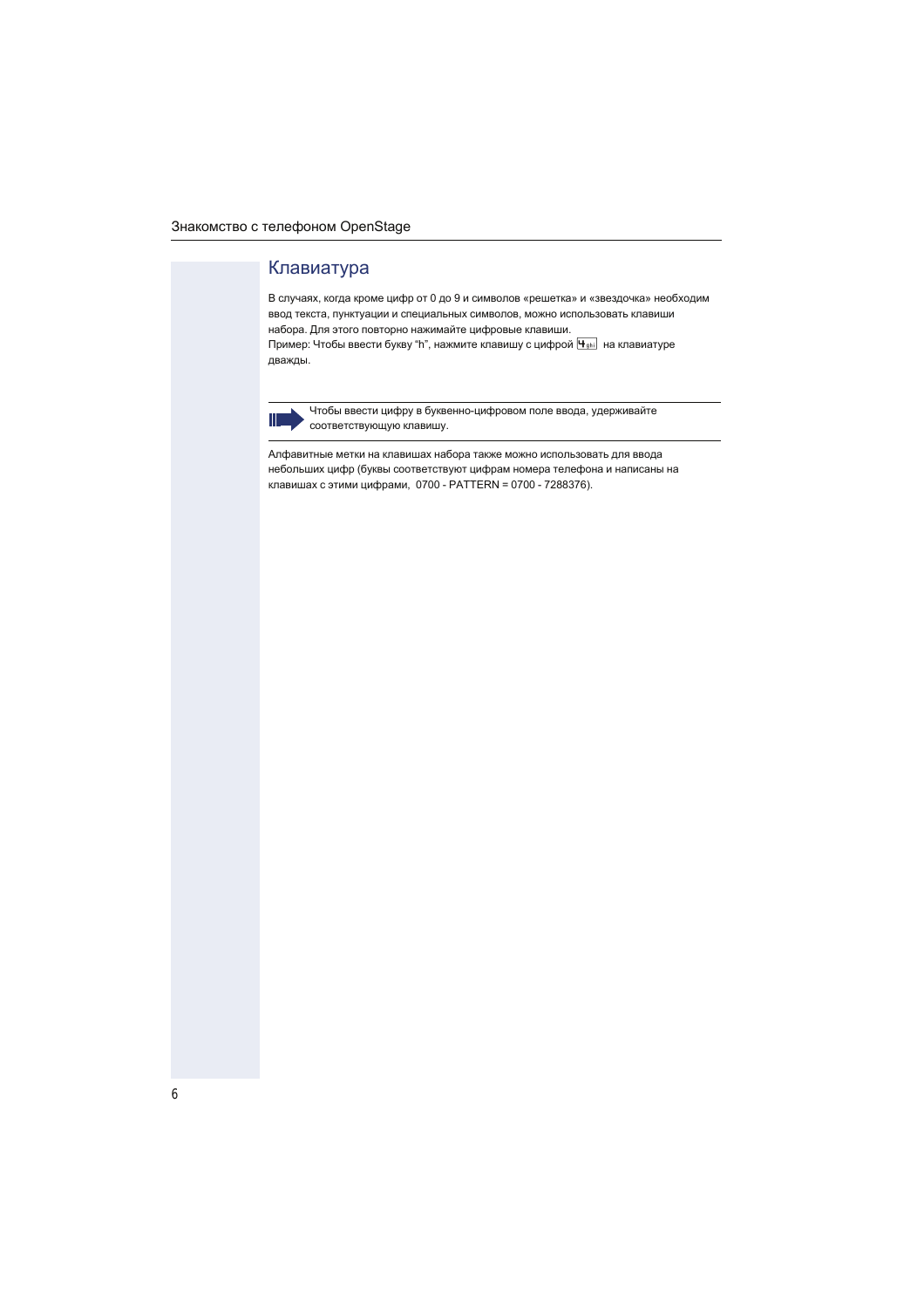## Дисплей

У OpenStage 15 Т черно-белый ЖК дисплей. Настройте контрастность, как вам необходимо.

#### Режим готовности

Если не ведется никаких вызовов и настроек, телефон находится в режиме готовности.

Пример:



#### Неактивное меню

Нажмите клавишу навигации  $\blacktriangledown$  в режиме готовности, появится неактивное меню. Здесь можно вызвать разные функции. Записи могут быть [разными.](#page-3-0)

В неактивном меню могут содержаться следующие записи:

- Unanswered calls/Пропущенные вызовы?[1]
- Incoming calls/Входящие вызовы?[1]
- Outgoing calls/Исходящие вызовы?[1]
- Deact call forwarding/[Отк](#page-6-0)лючить переадресацию вызовов?[2]
- Act. FWD-FIXED/Включить FWD-FIXED?[3]
- Act. FWD-VAR-ALL-B[OTH](#page-6-0)/Включить FWD-VAR-ALL-BOTH?
- Display callbacks/Показать обратные вызовы?[4]
- Direct call pickup/Перехват прямого вызова?
- Program/Service/Программа/Услуга?

<span id="page-6-0"></span><sup>[1]</sup> Появляется в качестве опции, если есть доступные записи.

<sup>[2]</sup> Появляется в качестве опции, если активирована фиксированная или переменная переадресация вызовов.

<sup>[3]</sup> Появляется в качестве опции, если сохранен номер телефона для фиксированной переадресации вызовов.

<sup>[4]</sup> Появляется в качестве опции, если сохранена функция обратного вызова.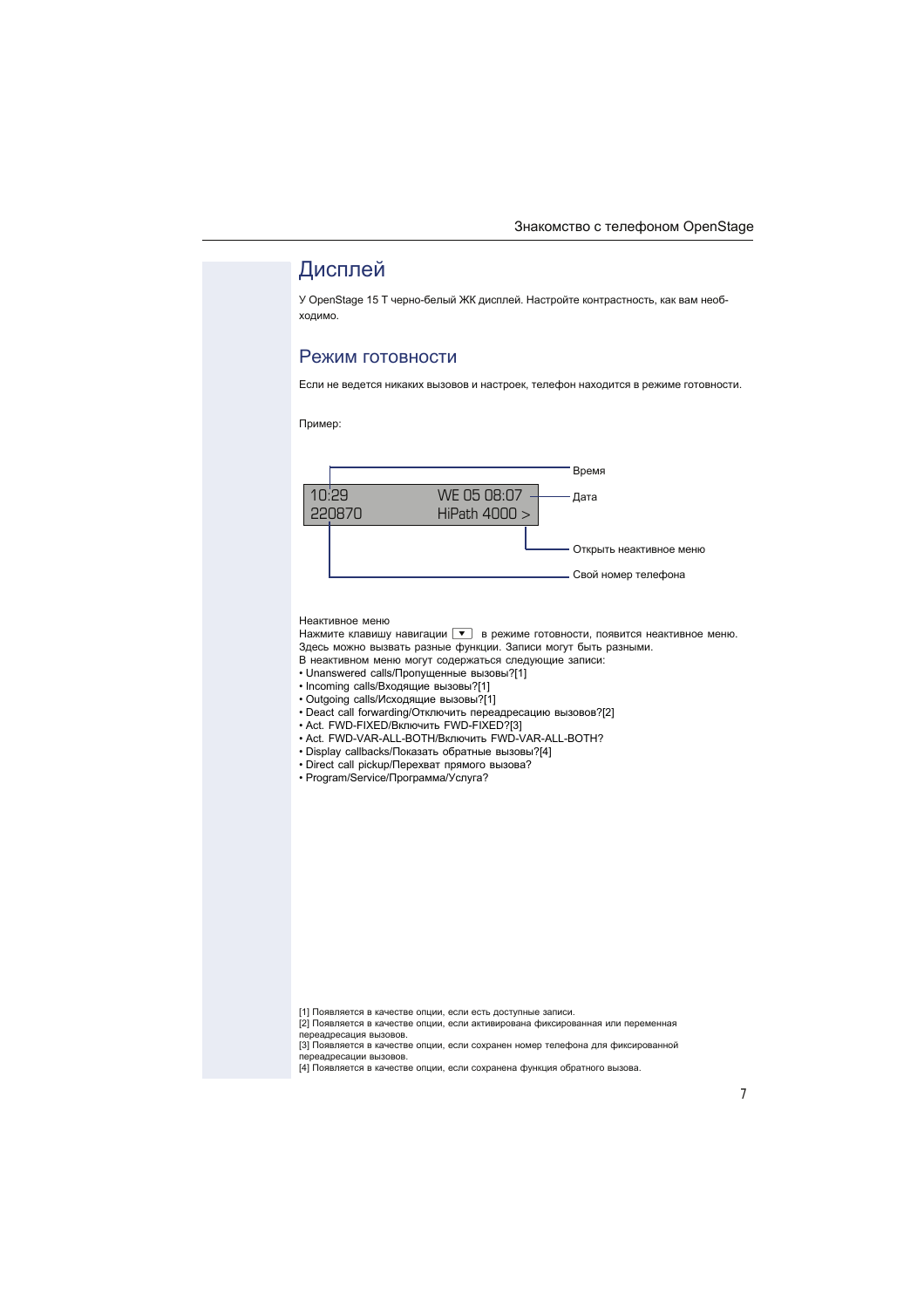#### <span id="page-7-0"></span>Почтовый ящик

В зависимости от информационной платформы и ее конфигураций (свяжитесь с сервисным персоналом) можно использовать клавишу почтового ящика для получения доступа к сообщениям от служб, таких как HiPath Xpressions. Сохраняются следующие сообщения:

- Запросы обратного вызова
- Голосовая почта

#### Сообщения (запросы обратного вызова)

О новом сообщении или сообщениях, которые еще не были воспроизведены, сообща ется следующим образом:

- **Загорается светодиод клавиши.**
- Когда снимается трубка и нажимается клавиша спикерфона, можно услышать звуковое сообщение (текст сообщения).

Эти сигналы остаются активными до просмотра или удаления всех сообщений.

Для доступа в меню: Нажмите клавишу входа в почтовый ящик  $\boxed{\boxtimes}$ . Отображается самая последняя запись. Пример:



#### **Голосовая почта**

Нажмите клавишу входа в почтовый ящик . [

Если система настроена соответствующим образом, можно напрямую вызвать голосовую почту и немедленно воспроизвести сохраненные сообщения.



Новые голосовые сообщения, которые не были воспроизведены полностью, не могут быть удалены. Чтобы отметить сообщение как «воспроизведенное», прокрутите сообщение до конца при помощи **6**mno 6mno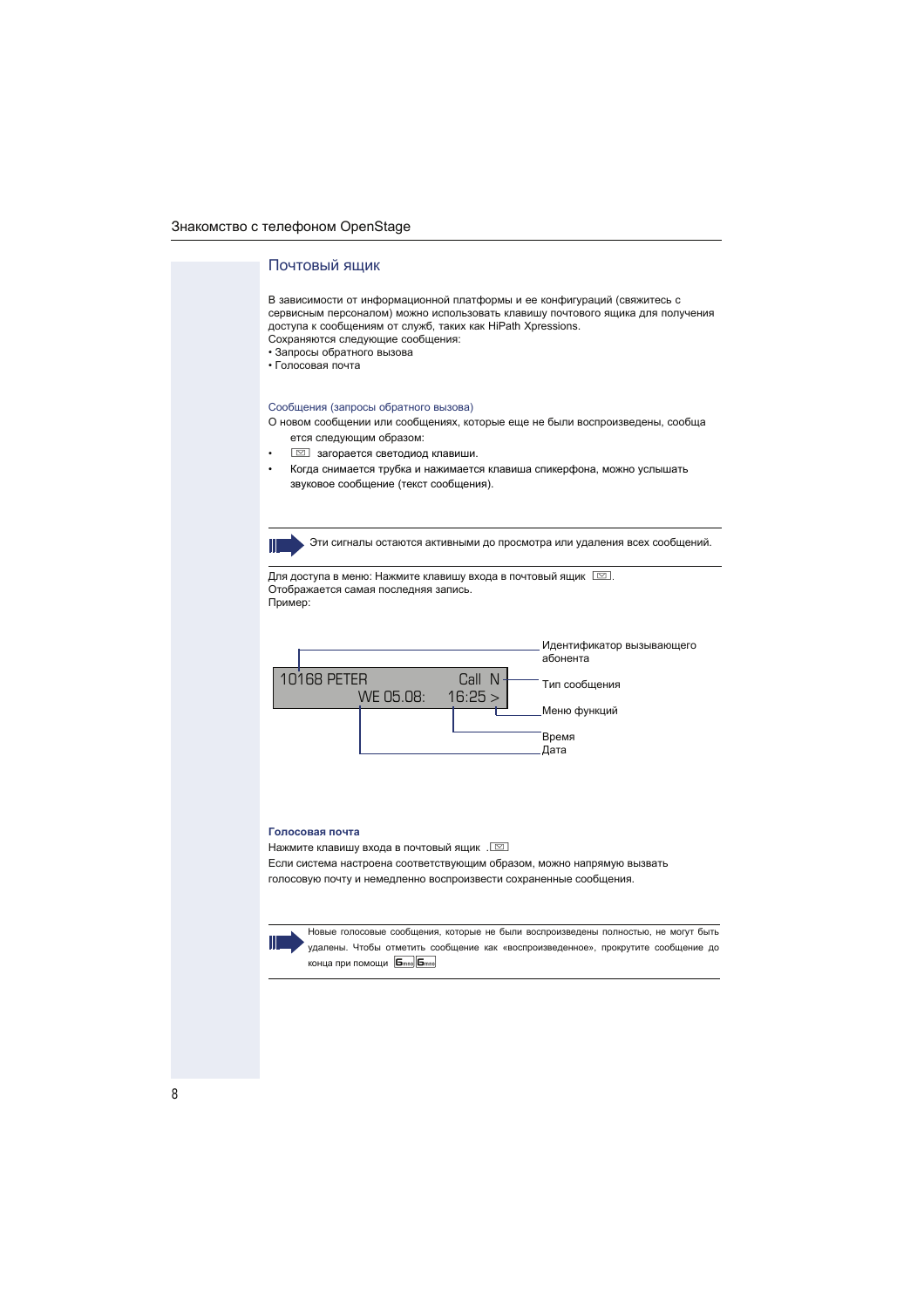#### Журнал вызовов

Вызовы, сделанные на ваш телефон, и номера, набранные с вашего телефона, записываются в хронологическом порядке в журнал вызовов, сортируются и делятся на следующие списки:

- Unanswered calls/Пропущенные вызовы
- Incoming calls/Входящие вызовы
- Outgoing calls/Исходящие вызовы

В телефоне сохраняются 10 последних пропущенных вызовов, 6 последних исходящих вызовов и 12 последних входящих вызовов в хронологическом порядке. Каждому вызову соответствует метка времени. Первой отображается самая последняя запись в списке, которая еще не была принята. В случае вызовов от одного и того же абонента обновляется только метка времени.

Каждый список, в котором содержится, по крайней мере, одна запись автоматически предлагается в неактивном меню [.](#page--1-3)



Абоненты со скрытыми номерами не могут сохраняться в журнале вызовов.

В информации отображается абонент и время, когда был сделан вызов.

Пример: